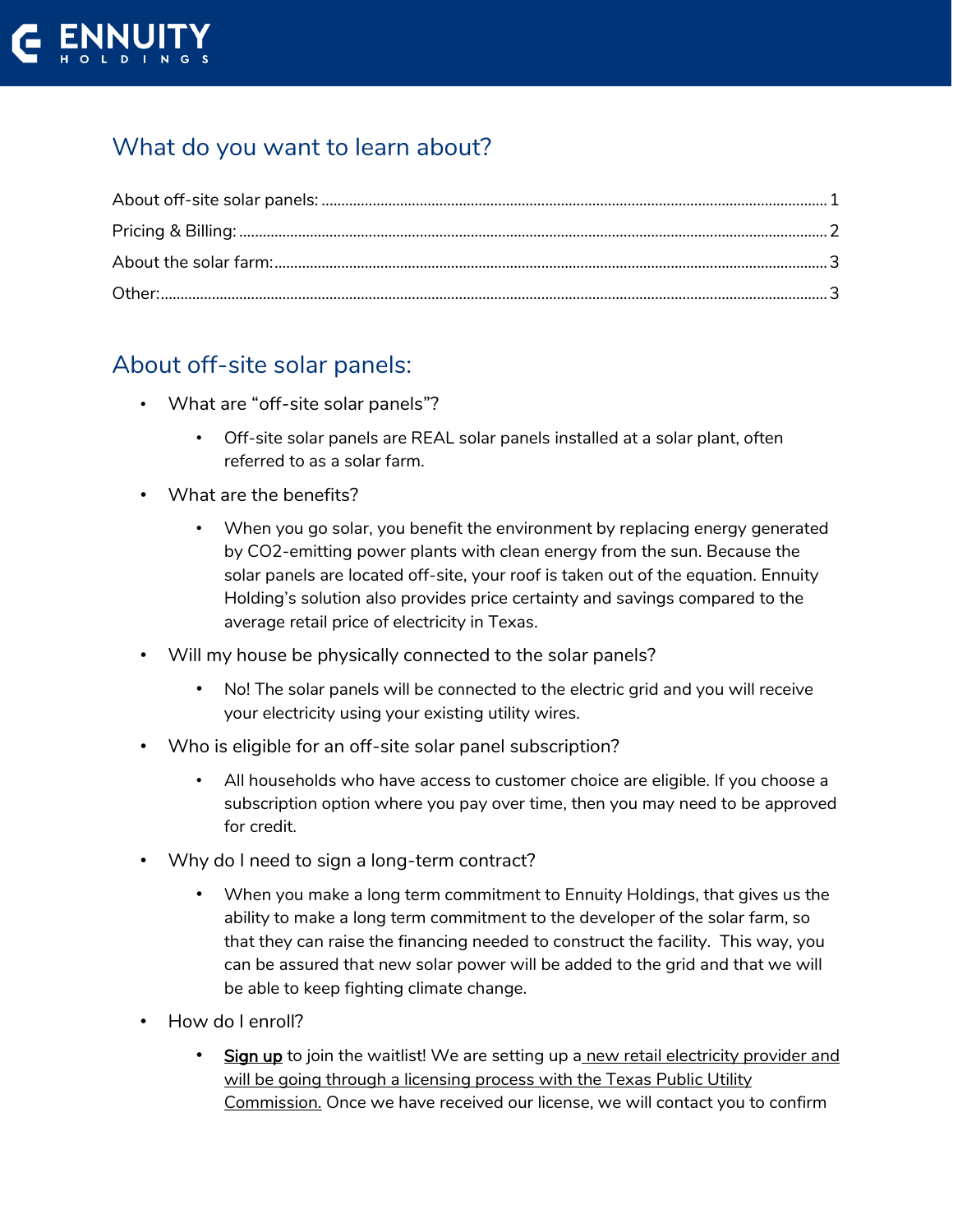your interest and then you will be formally switched over to our service. We expect this will happen by the summer of 2021.

- What happens if I move apartments or homes?
	- If you move within the same service area, we will transfer your subscription to your new home. We may need to work with you to adjust the size of the subscription if your consumption changes significantly with the move.
	- If you move outside of the service area, then you will be able to cancel the subscription. If you chose to pay upfront for the subscription, then Ennuity Holdings will refund you for the unused portion of the subscription.

## <span id="page-1-0"></span>Pricing & Billing:

- What does my \$50 wait list fee entail?
	- Your wait list fee gets you first in line for the off-site solar panel subscription and locks in your pricing at \$1 per watt of capacity. Your wait list fee will be applied towards your final subscription cost once we determine how much capacity you will need.
- For how long can I request a refund?
	- You can request a refund by emailing Ennuity Holdings at any time.
	- If Ennuity Holdings does not bring a product to market within two years from paying the wait list fee, we will refund the amount to your original payment method.
- How much will my subscription cost?
	- The subscription is currently priced at \$1 per watt of capacity. Ennuity Holdings will determine how much capacity you need based on how much electricity you typically consume per year. We can look at your historical electricity bills or make an estimate based on the size of your home and other factors to estimate your consumption. We then convert that to the amount of solar needed using our expertise on how productive solar is in this region. Once we have determined how much capacity you need, we will multiple by the subscription price to determine the total cost of your subscription.
	- See our Savings Calculator to estimate the cost for your home.
- How will I be billed?
	- As your Retail Electricity Provider, we will provide you with a monthly bill for your electricity. The bill will include your subscription payment, as well as delivery charges from your local utility company and any fees and taxes that we are required to pass on.